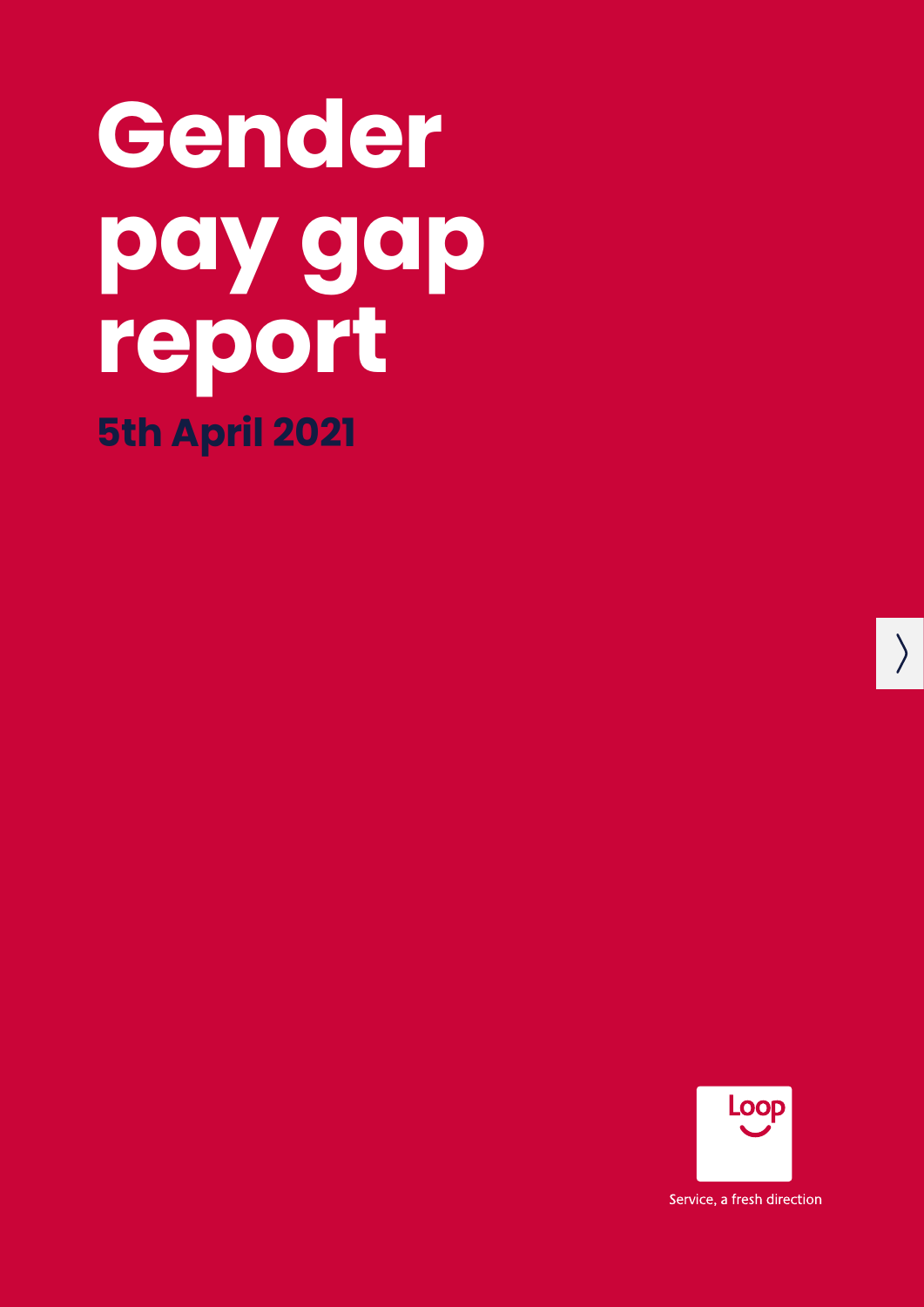$\mathbf 0$ 

# **Navigating this document**

#### **Buttons**

- **1** The back button returns you to the last page you visited.
- **2** This button takes you to the previous page.
- **3** This button takes you to the next page.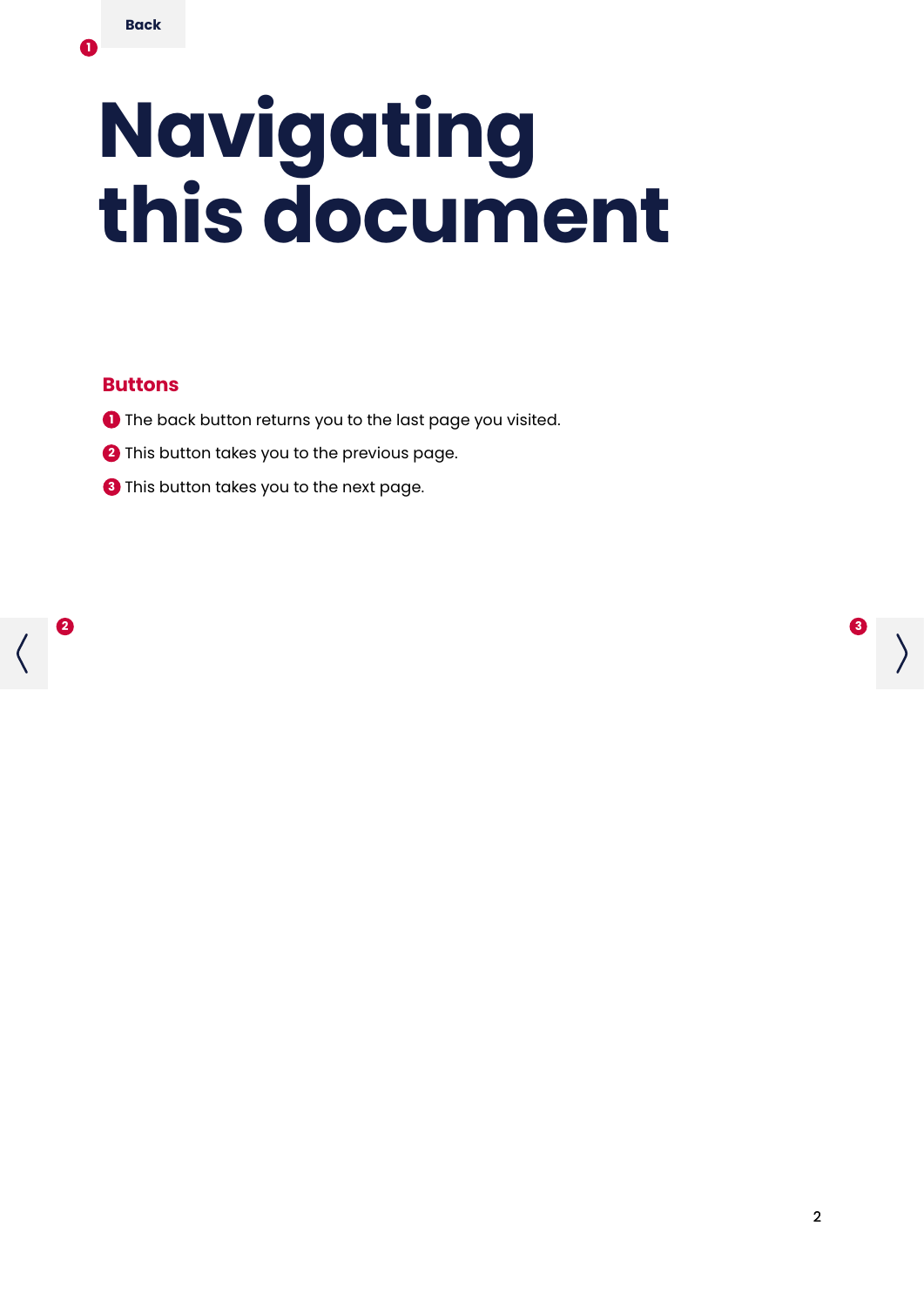# **Introduction**

**Loop Customer Management Limited provides customer service and billing for our sister company, Yorkshire Water and, we employ around 550 people to help us do this.**

As a part of putting people at the heart of everything we do, Yorkshire Water is continuously aiming to improve as an organisation and an employer by increasing transparency, diversity and inclusion.

This report looks at our gender pay gap figures for 5 April 2021 including the bonus pay gap and distribution of pay quartiles.

Our pay gap figures are -1.5% at the median and 7.5% at the mean. In the previous year the median figure was -1.3% and the mean was 6%. Loop has a good record of supporting diversity and the stable position of these figures, well below the national average is evidence of that.

As with previous years, we are committed to continuing that performance and remain focused on ensuring that we remain committed to improving on these numbers.

I am determined to maintain and build on the work done to date. Our colleagues in Loop speak to our customers in Yorkshire on a daily basis. It is really important for us to ensure that our workforce reflects the communities we serve.

 $h''$ 

**Liz Barber** Chief Executive Officer Kelda Group Limited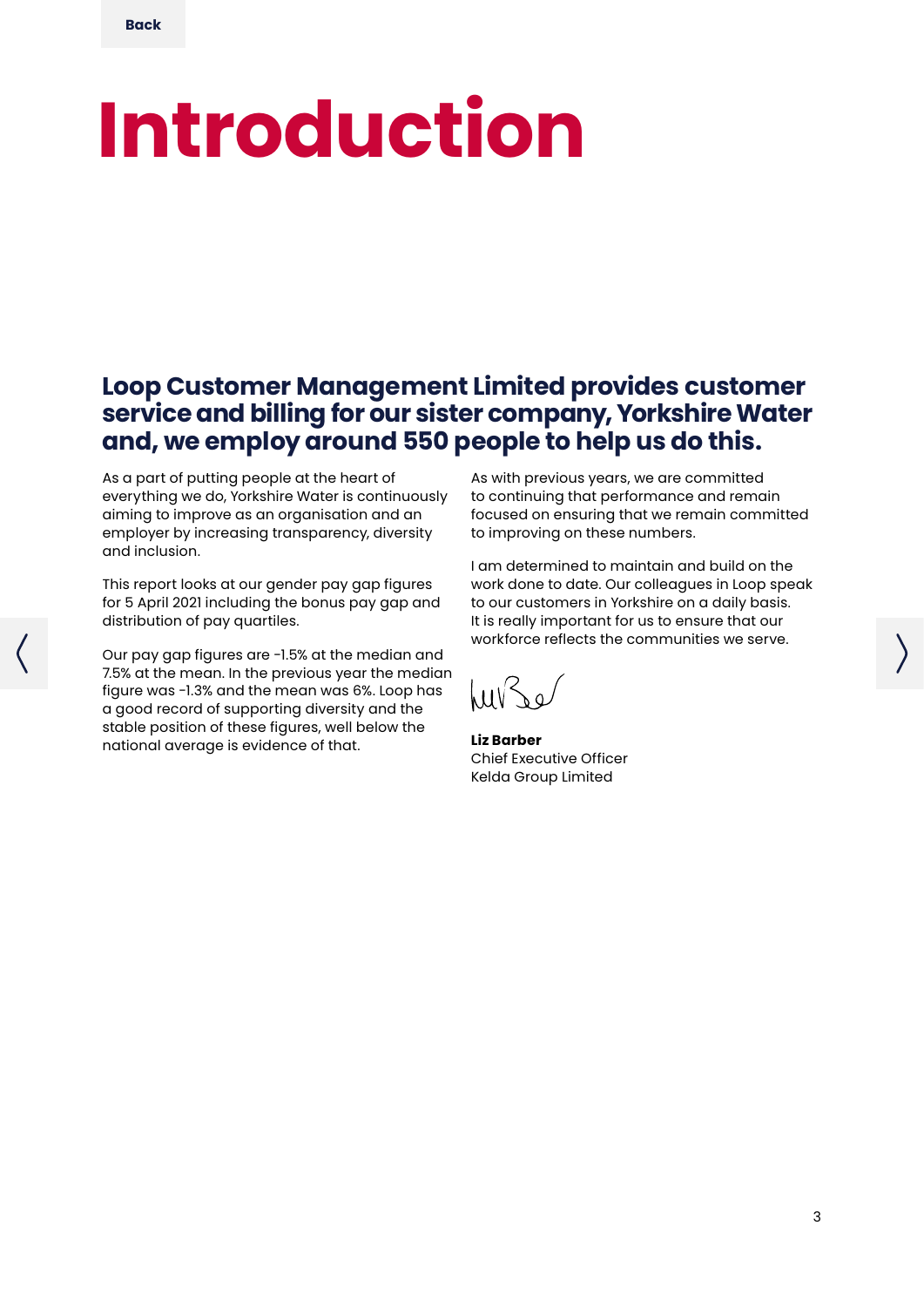# **Gender pay gap**

**On the following pages we show Loop's overall median and mean gender pay data based on hourly rates of pay as at the snapshot date of 5 April 2021 with a comparison to 2020, our fifth year of reporting.**

We also show median and mean bonus pay data for bonuses paid up to 5 April 2021, and distribution of colleagues by the pay quartiles.

#### **What is the difference between mean and median?**

The mean and median are two ways of calculating the average hourly pay and average bonus of women and men at Loop. If we created two lines, one with all the women in Loop and the other all the men:

**The mean** is adding up all the data separately for the women and the men and dividing by the number of people in the respective line.

**The median** is at exactly the half way point on each of the lines.

4



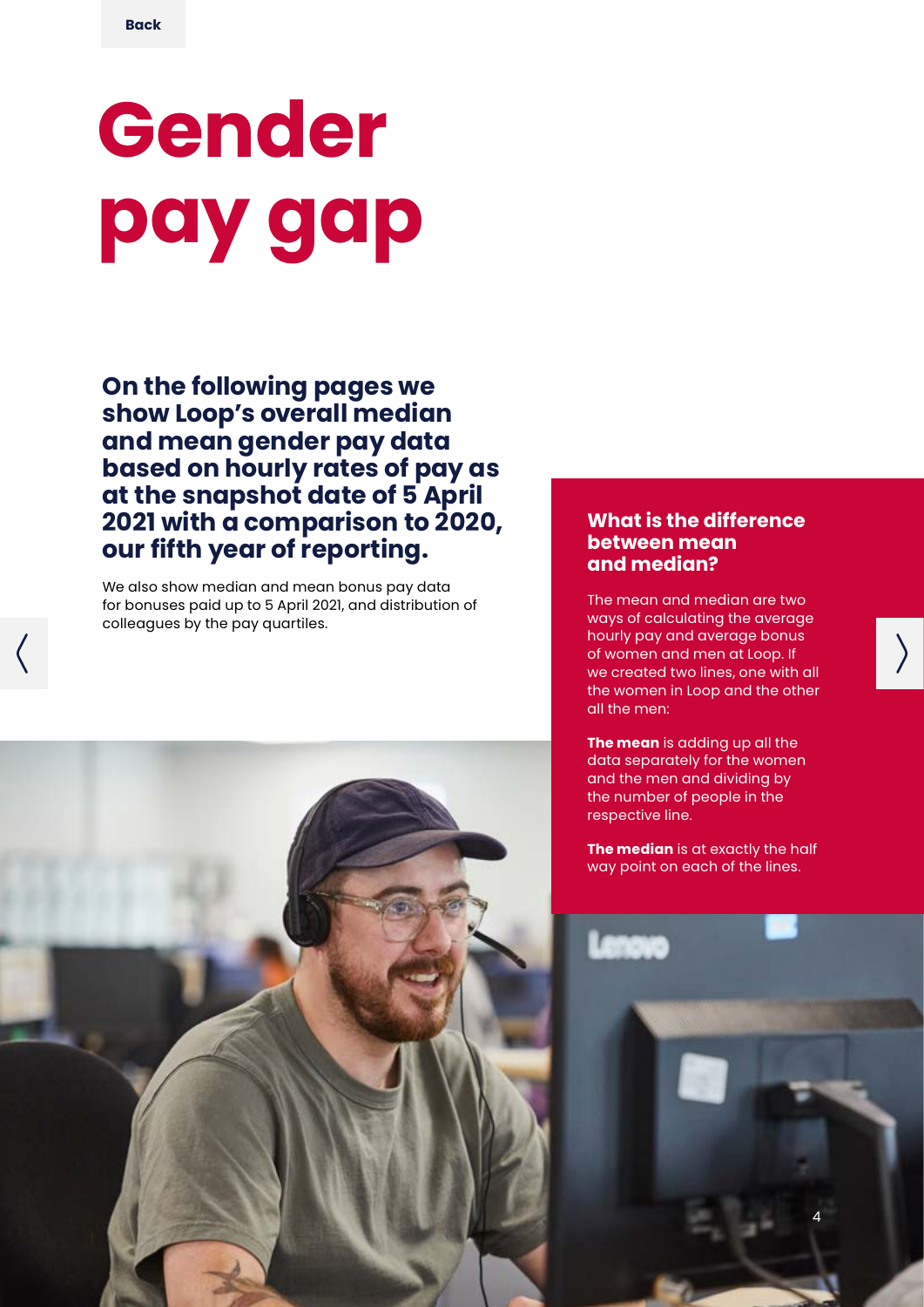#### **Gender pay gap**

### **There has been a slight increase in the mean and the median gender pay gap numbers between 2021 and 2020.**

Like 2020, the median hourly rate of pay for females continues to be slightly above that for males in 2021. The difference in the mean and median figures is impacted by the presence of males in more of the senior positions, including the most senior role.



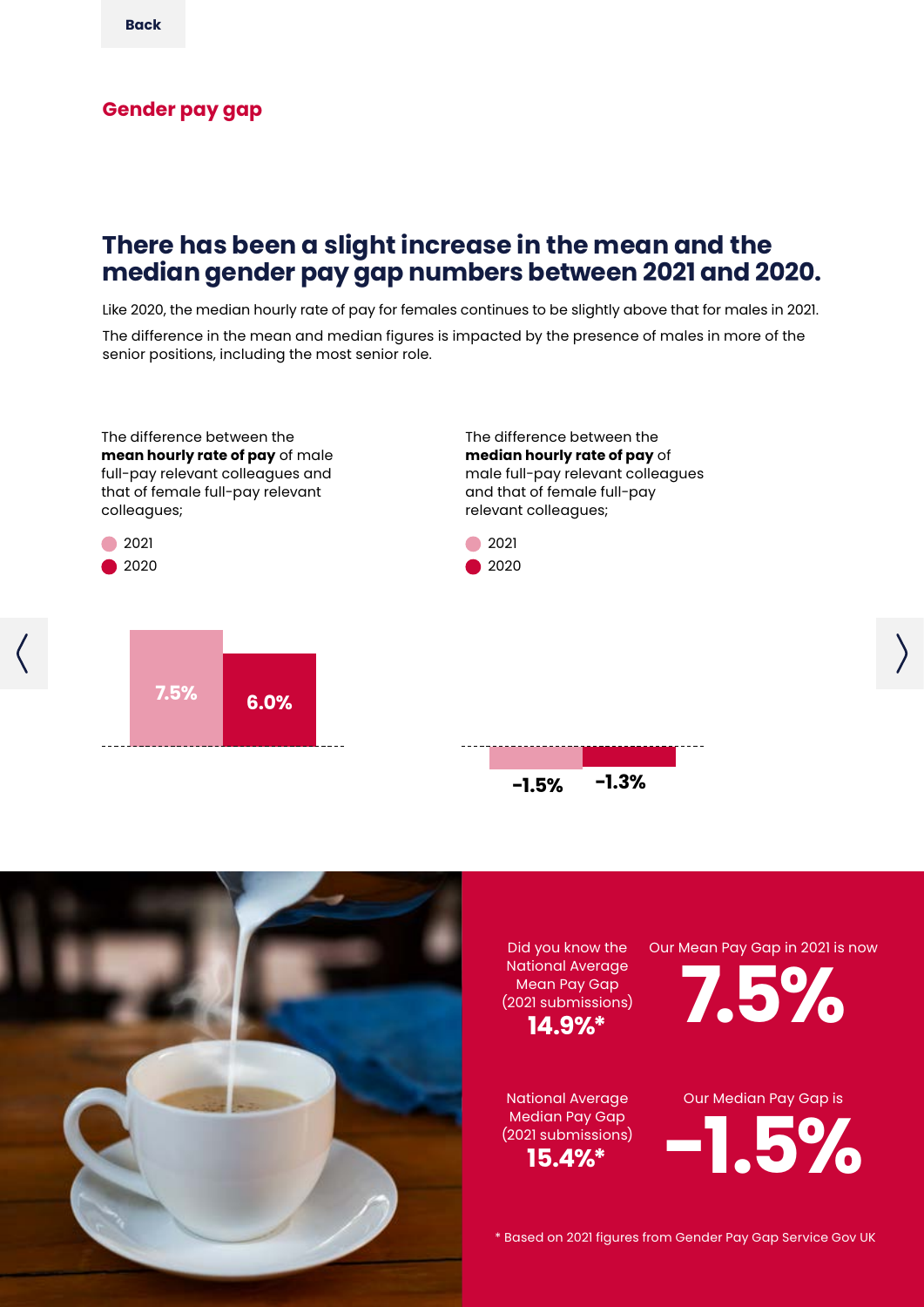#### **Bonus Pay Gap**

### **Both the mean and the median bonus pay gap numbers have increased marginally between 2021 and 2020.**

The median bonus pay gap number has changed to 11.0% in 2021 from 10.8% in 2020. At the same time, the mean figure increased from 40.2% in 2020 to 43% in 2021.

For both the mean and the median, the calculation of these, as determined through regulation, does not take into account part-time working.

We have a much greater proportion of female colleagues undertaking part-time working than their male counterparts which impacts on the resultant bonus pay gap. If this was taken into account the resultant bonus pay gap would be much less than the published numbers with the median figure, on this basis, expected to be very close to 0%.



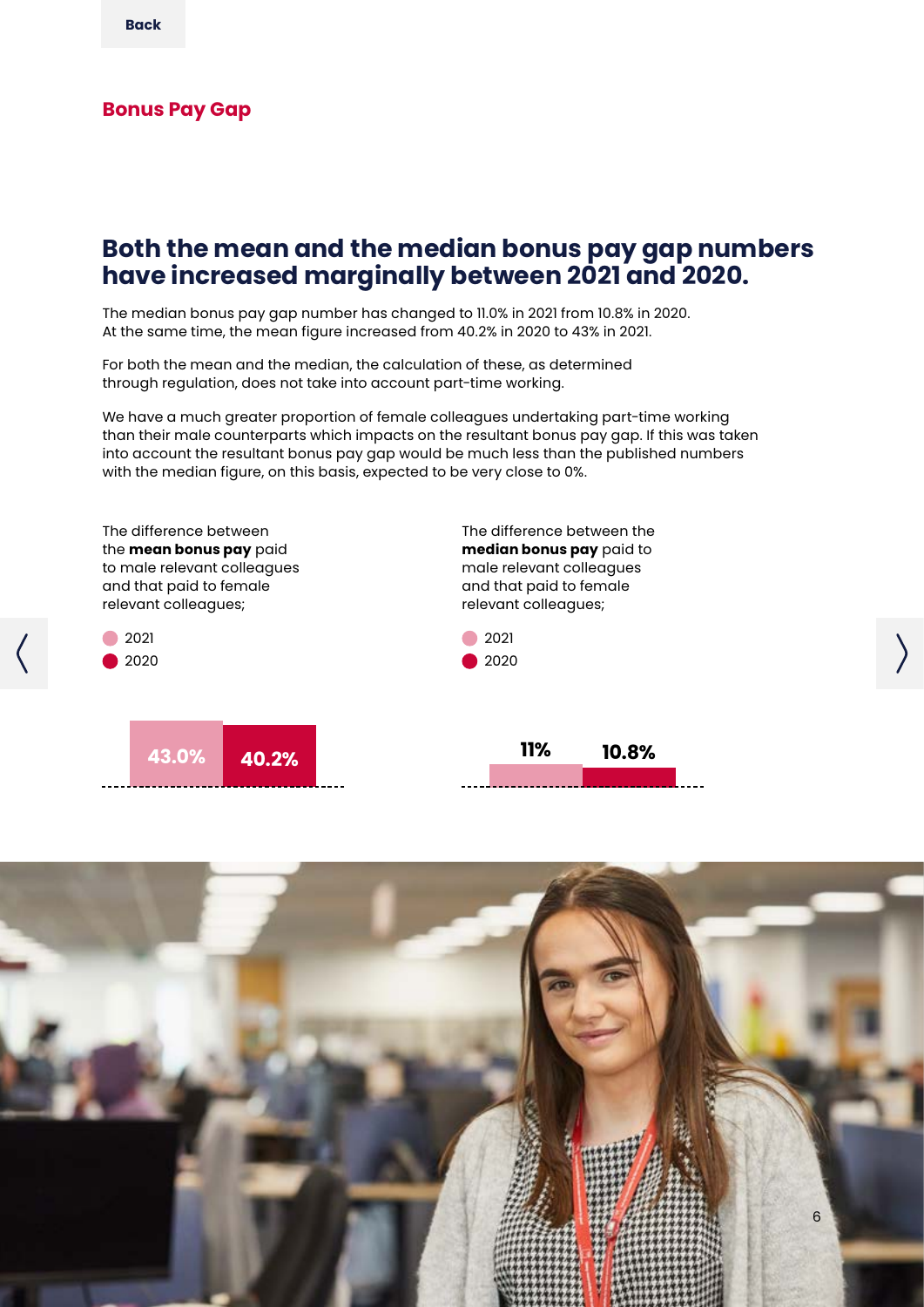#### **Percentage Receiving Bonus**

### **The proportion of both female and male colleagues receiving a bonus in 2020 has increased from 2021 to 2020.**

The proportions of male and female relevant colleagues who were paid bonus pay;



 $\left( \right)$ 

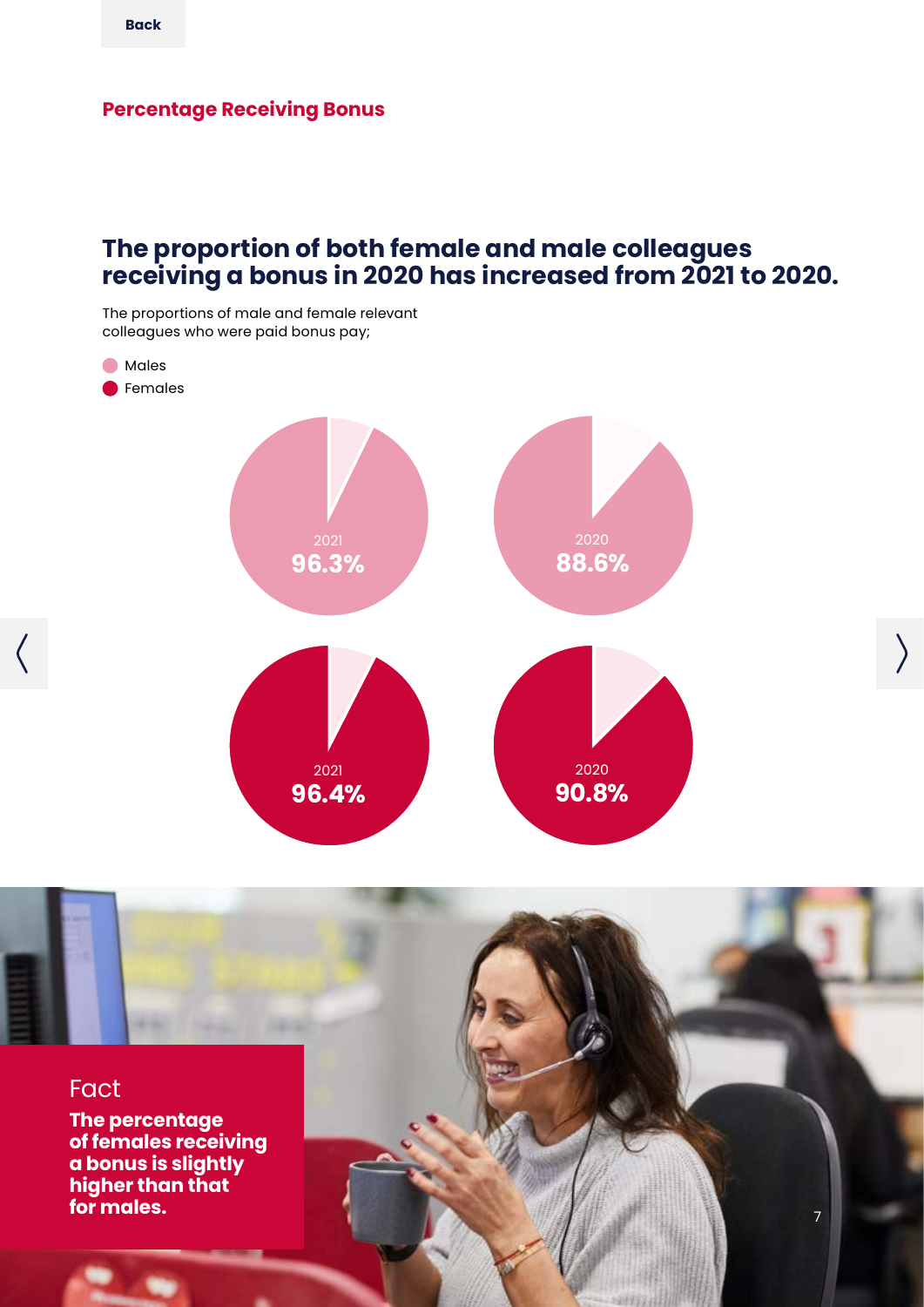#### **Distribution of colleagues by Quartile**

### **Gender pay gap numbers are often a reflection of a greater proportion of one gender in more senior and, therefore, better paid roles.**

Between 2021 and 2020 the proportion of females in the upper quartile largely remained unchanged, but there were movements in the other quartiles with fewer females in the lower quartile and upper middle quartile than 2021 but more in the lower middle quartile.

Overall, there is a greater relative proportion of males in the lower and upper pay quartiles and, a greater relative proportion of females in the two middle pay quartiles. This overall distribution underpins the very low median gender pay gap number.

Using the 2021 gender pay gap numbers, across the whole of the business, 31.1% of colleagues were male and 68.9% female.

The proportions of male and female full-pay relevant colleagues in the lower, lower middle, upper middle and upper quartile pay bands.

#### Males Females

Lower Quartile 2021

Lower Quartile 2020

Lower Middle Quartile 2021 Lower Middle Quartile 2020

Upper Middle Quartile 2021

Upper Middle Quartile 2020

Upper Quartile 2021

Upper Quartile 2020



Proportion of males and females when divided into four groups (quartiles) ordered from lowest to highest paid.